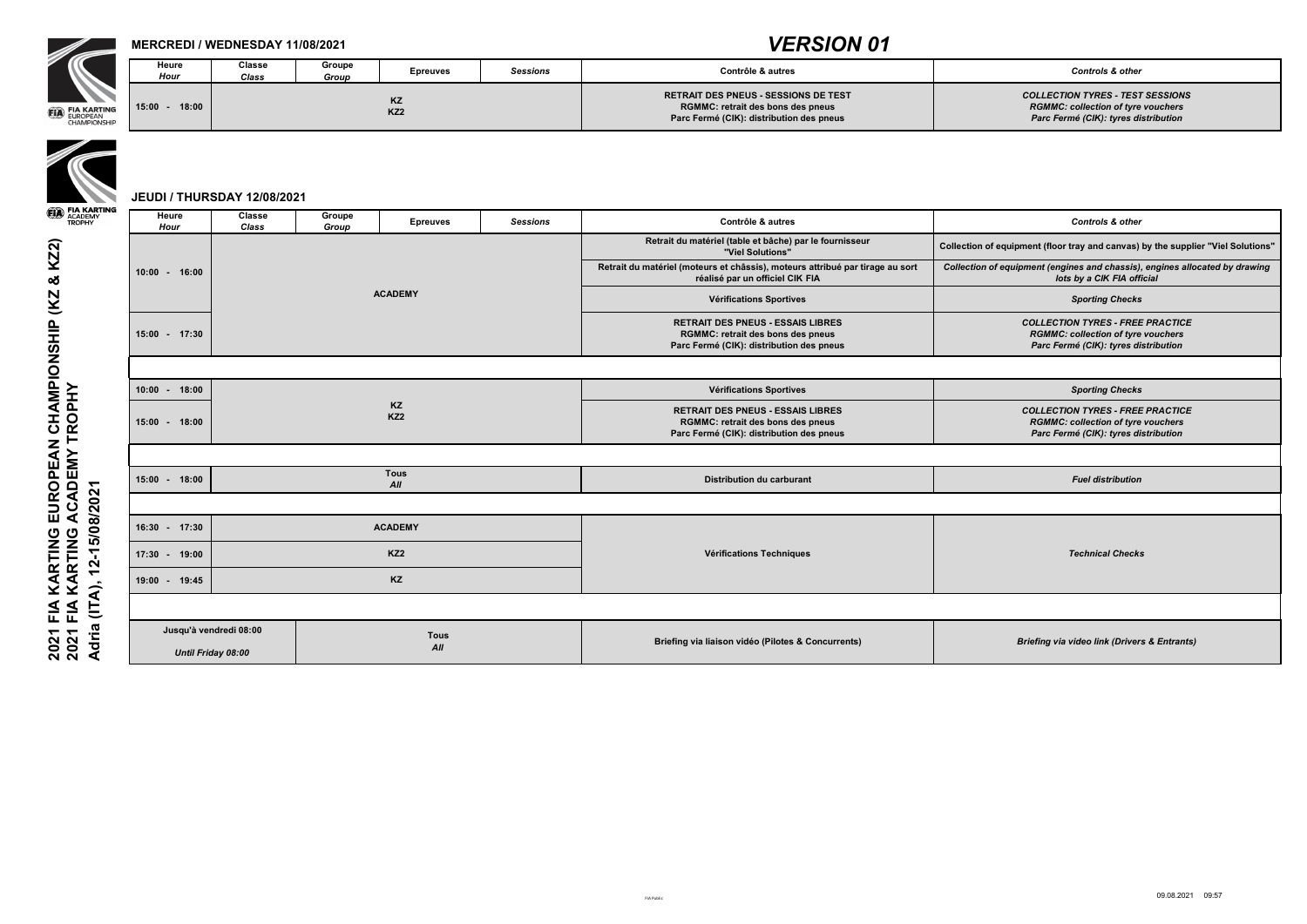

### **VENDREDI / FRIDAY 13/08/2021**

| Groupe<br>Group            | <b>Epreuves</b>                 | <b>Sessions</b>                 | Contrôle & autres                                                                                                                                                              | <b>Controls &amp; other</b>                                                                                                                                         |
|----------------------------|---------------------------------|---------------------------------|--------------------------------------------------------------------------------------------------------------------------------------------------------------------------------|---------------------------------------------------------------------------------------------------------------------------------------------------------------------|
|                            |                                 |                                 | Distribution des transpondeurs dans le Parc d'Assistance Départ                                                                                                                | <b>Transponder collection at Start Servicing Park</b>                                                                                                               |
|                            | <b>Tous</b><br>All              |                                 | <b>RETRAIT DES PNEUS - ESSAIS QUALIFICATIFS &amp;</b><br><b>MANCHES QUALIFICATIVES</b><br><b>RGMMC: retrait des bons des pneus</b><br>Parc Fermé (CIK): distribution des pneus | <b>COLLECTION TYRES - QUALIFYING PRACTICE &amp;</b><br><b>QUALIFYING HEATS</b><br><b>RGMMC: collection of tyre vouchers</b><br>Parc Fermé (CIK): tyres distribution |
| 301-334                    |                                 |                                 |                                                                                                                                                                                |                                                                                                                                                                     |
| 335-368                    |                                 |                                 |                                                                                                                                                                                |                                                                                                                                                                     |
| 369-428                    | Essais libres (1)               | Free Practice (1)               |                                                                                                                                                                                |                                                                                                                                                                     |
| Pair<br>Even               | KZ/KZ2 15 min<br>Academy 20 min | KZ/KZ2 15 min<br>Academy 20 min |                                                                                                                                                                                |                                                                                                                                                                     |
| Impair<br>Odd              |                                 |                                 |                                                                                                                                                                                |                                                                                                                                                                     |
| Tous<br>All                |                                 |                                 |                                                                                                                                                                                |                                                                                                                                                                     |
| $301 - 334$                |                                 |                                 |                                                                                                                                                                                |                                                                                                                                                                     |
| 335-368                    |                                 |                                 |                                                                                                                                                                                |                                                                                                                                                                     |
| 369-428                    | Essais libres (2)               | Free Practice (2)               |                                                                                                                                                                                |                                                                                                                                                                     |
| Pair<br>Even               | KZ/KZ2 15 min<br>Academy 20 min | KZ/KZ2 15 min<br>Academy 20 min |                                                                                                                                                                                |                                                                                                                                                                     |
| Impair<br>Odd              |                                 |                                 |                                                                                                                                                                                |                                                                                                                                                                     |
| Tous<br>All                |                                 |                                 |                                                                                                                                                                                |                                                                                                                                                                     |
|                            | <b>Tous</b><br>All              |                                 | <b>PAUSE</b>                                                                                                                                                                   | <b>BREAK</b>                                                                                                                                                        |
| Série 1<br>Series 1        |                                 |                                 |                                                                                                                                                                                |                                                                                                                                                                     |
| Série 2                    |                                 |                                 |                                                                                                                                                                                |                                                                                                                                                                     |
| Series 2<br>Série 3        | Essais libres (3)               | Free Practice (3)               |                                                                                                                                                                                |                                                                                                                                                                     |
| <u>Series 3</u><br>Pair    | KZ/KZ2 15 min                   | KZ/KZ2 15 min<br>Academy 20 min |                                                                                                                                                                                |                                                                                                                                                                     |
| Even<br>Impair             | Academy 20 min                  |                                 |                                                                                                                                                                                |                                                                                                                                                                     |
| Odd<br>Tous                |                                 |                                 |                                                                                                                                                                                |                                                                                                                                                                     |
| All<br>Série 1             |                                 |                                 |                                                                                                                                                                                |                                                                                                                                                                     |
| Series 1<br>Série 2        |                                 |                                 |                                                                                                                                                                                |                                                                                                                                                                     |
| Series 2<br>Série 3        |                                 |                                 |                                                                                                                                                                                |                                                                                                                                                                     |
| <u>Series 3</u><br>Série 1 | <b>Essais Qualificatifs</b>     | <b>Qualifying Practice</b>      |                                                                                                                                                                                |                                                                                                                                                                     |
| Series 1<br>Série 2        |                                 |                                 |                                                                                                                                                                                |                                                                                                                                                                     |
| <u>Series 2<br/>Tous</u>   |                                 |                                 |                                                                                                                                                                                |                                                                                                                                                                     |
| All                        |                                 |                                 |                                                                                                                                                                                |                                                                                                                                                                     |

2021 FIA KARTING EUROPEAN CHAMPIONSHIP (KZ & KZ2)<br>2021 FIA KARTING ACADEMY TROPHY<br>Adria (ITA), 12-15/08/2021 **2021 FIA KARTING EUROPEAN CHAMPIONSHIP (KZ & KZ2) 2021 FIA KARTING ACADEMY TROPHY Adria (ITA), 12-15/08/2021**

|                                                                                  | <b>Heure</b><br><b>Hour</b> | Pré grille fermée<br>Pre-grid closing | <b>Classe</b><br><b>Class</b> | <b>Groupe</b><br>Group  | <b>Epreuves</b>                 | <b>Sessions</b>                 | Contrôle & autres                                                                                                                                                              | <b>Controls &amp; other</b>                                                                                                                                     |
|----------------------------------------------------------------------------------|-----------------------------|---------------------------------------|-------------------------------|-------------------------|---------------------------------|---------------------------------|--------------------------------------------------------------------------------------------------------------------------------------------------------------------------------|-----------------------------------------------------------------------------------------------------------------------------------------------------------------|
|                                                                                  | 08:50 - 13:00               |                                       |                               |                         |                                 |                                 | Distribution des transpondeurs dans le Parc d'Assistance Départ                                                                                                                | <b>Transponder collection at Start Servicing Park</b>                                                                                                           |
| <b>ED</b> FIA KARTING<br>EUROPEAN<br>CHAMPIONSHIP                                | $09:30 - 13:00$             |                                       |                               |                         | <b>Tous</b><br>All              |                                 | <b>RETRAIT DES PNEUS - ESSAIS QUALIFICATIFS &amp;</b><br><b>MANCHES QUALIFICATIVES</b><br><b>RGMMC: retrait des bons des pneus</b><br>Parc Fermé (CIK): distribution des pneus | <b>COLLECTION TYRES - QUALIFYING PRACTICE .</b><br><b>QUALIFYING HEATS</b><br><b>RGMMC: collection of tyre vouchers</b><br>Parc Fermé (CIK): tyres distribution |
|                                                                                  | 09:00<br>$-09:15$           |                                       |                               | n° 301-334              |                                 |                                 |                                                                                                                                                                                |                                                                                                                                                                 |
|                                                                                  | 09:20<br>09:35              |                                       | KZ <sub>2</sub>               | n° 335-368              |                                 |                                 |                                                                                                                                                                                |                                                                                                                                                                 |
| <b>ED</b> FIA KARTING<br>TROPHY                                                  | 09:40 - 09:55               |                                       |                               | n° 369-428              | Essais libres (1)               | Free Practice (1)               |                                                                                                                                                                                |                                                                                                                                                                 |
|                                                                                  | $-10:20$<br>10:00           |                                       |                               | Pair<br>Even            | KZ/KZ2 15 min<br>Academy 20 min | KZ/KZ2 15 min<br>Academy 20 min |                                                                                                                                                                                |                                                                                                                                                                 |
|                                                                                  | 10:25 - 10:45               |                                       | <b>ACADEMY</b>                | Impair<br>Odd           |                                 |                                 |                                                                                                                                                                                |                                                                                                                                                                 |
|                                                                                  | 10:50 - 11:05               |                                       | KZ                            | Tous<br>All             |                                 |                                 |                                                                                                                                                                                |                                                                                                                                                                 |
| <b>KZ2</b>                                                                       | 11:10 - 11:25               |                                       |                               | n° 301-334              |                                 |                                 |                                                                                                                                                                                |                                                                                                                                                                 |
| $\infty$                                                                         | 11:30 - 11:45               |                                       | KZ <sub>2</sub>               | n° 335-368              |                                 |                                 |                                                                                                                                                                                |                                                                                                                                                                 |
| (KZ)                                                                             | $-12:05$<br>11:50           |                                       |                               | n° 369-428              | Essais libres (2)               | Free Practice (2)               |                                                                                                                                                                                |                                                                                                                                                                 |
| $\mathbf{\underline{a}}$                                                         | 12:30<br>12:10<br>$\sim$    |                                       |                               | Pair<br>Even            | KZ/KZ2 15 min<br>Academy 20 min | KZ/KZ2 15 min<br>Academy 20 min |                                                                                                                                                                                |                                                                                                                                                                 |
|                                                                                  | 12:35 - 12:55               |                                       | <b>ACADEMY</b>                | Impair<br>Odd           |                                 |                                 |                                                                                                                                                                                |                                                                                                                                                                 |
|                                                                                  | 13:00 - 13:15               |                                       | KZ                            | Tous<br>All             |                                 |                                 |                                                                                                                                                                                |                                                                                                                                                                 |
|                                                                                  | $13:15 - 14:15$             |                                       |                               |                         | <b>Tous</b><br>All              |                                 | <b>PAUSE</b>                                                                                                                                                                   | <b>BREAK</b>                                                                                                                                                    |
|                                                                                  | 14:15 - 14:30               |                                       |                               | Série 1<br>Series 1     |                                 |                                 |                                                                                                                                                                                |                                                                                                                                                                 |
|                                                                                  | 14:35 - 14:50               |                                       | KZ <sub>2</sub>               | Série 2                 |                                 |                                 |                                                                                                                                                                                |                                                                                                                                                                 |
|                                                                                  | 14:55 - 15:10               |                                       |                               | Series 2<br>Série 3     | Essais libres (3)               | Free Practice (3)               |                                                                                                                                                                                |                                                                                                                                                                 |
|                                                                                  | 15:15 - 15:35               |                                       |                               | Series 3<br>Pair        | KZ/KZ2 15 min<br>Academy 20 min | KZ/KZ2 15 min<br>Academy 20 min |                                                                                                                                                                                |                                                                                                                                                                 |
|                                                                                  | 15:40 - 16:00               |                                       | <b>ACADEMY</b>                | Even<br>Impair          |                                 |                                 |                                                                                                                                                                                |                                                                                                                                                                 |
| 15/08/2021                                                                       | 16:05 - 16:20               |                                       | KZ                            | Odd<br>Tous             |                                 |                                 |                                                                                                                                                                                |                                                                                                                                                                 |
|                                                                                  | 16:35 - 16:43               |                                       |                               | <b>All</b><br>Série 1   |                                 |                                 |                                                                                                                                                                                |                                                                                                                                                                 |
| $\overline{2}$                                                                   | 16:50 - 16:58               |                                       | KZ <sub>2</sub>               | Series 1<br>Série 2     |                                 |                                 |                                                                                                                                                                                |                                                                                                                                                                 |
|                                                                                  | 17:05 - 17:13               |                                       |                               | Series 2<br>Série 3     |                                 |                                 |                                                                                                                                                                                |                                                                                                                                                                 |
| $\widehat{\mathcal{A}}$<br>$\overline{E}$                                        | 17:20 - 17:28               |                                       |                               | Series 3<br>Série 1     | <b>Essais Qualificatifs</b>     | <b>Qualifying Practice</b>      |                                                                                                                                                                                |                                                                                                                                                                 |
|                                                                                  | 17:35 - 17:43               |                                       | <b>ACADEMY</b>                | Series 1<br>Série 2     |                                 |                                 |                                                                                                                                                                                |                                                                                                                                                                 |
| 2021 FIA KARTING EUROPEAN CHAMPIONSH<br>2021 FIA KARTING ACADEMY TROPHY<br>Adria | 17:50 - 17:58               |                                       | KZ                            | Series 2<br>Tous<br>All |                                 |                                 |                                                                                                                                                                                |                                                                                                                                                                 |
|                                                                                  |                             |                                       |                               |                         |                                 |                                 |                                                                                                                                                                                |                                                                                                                                                                 |

## *VERSION 01*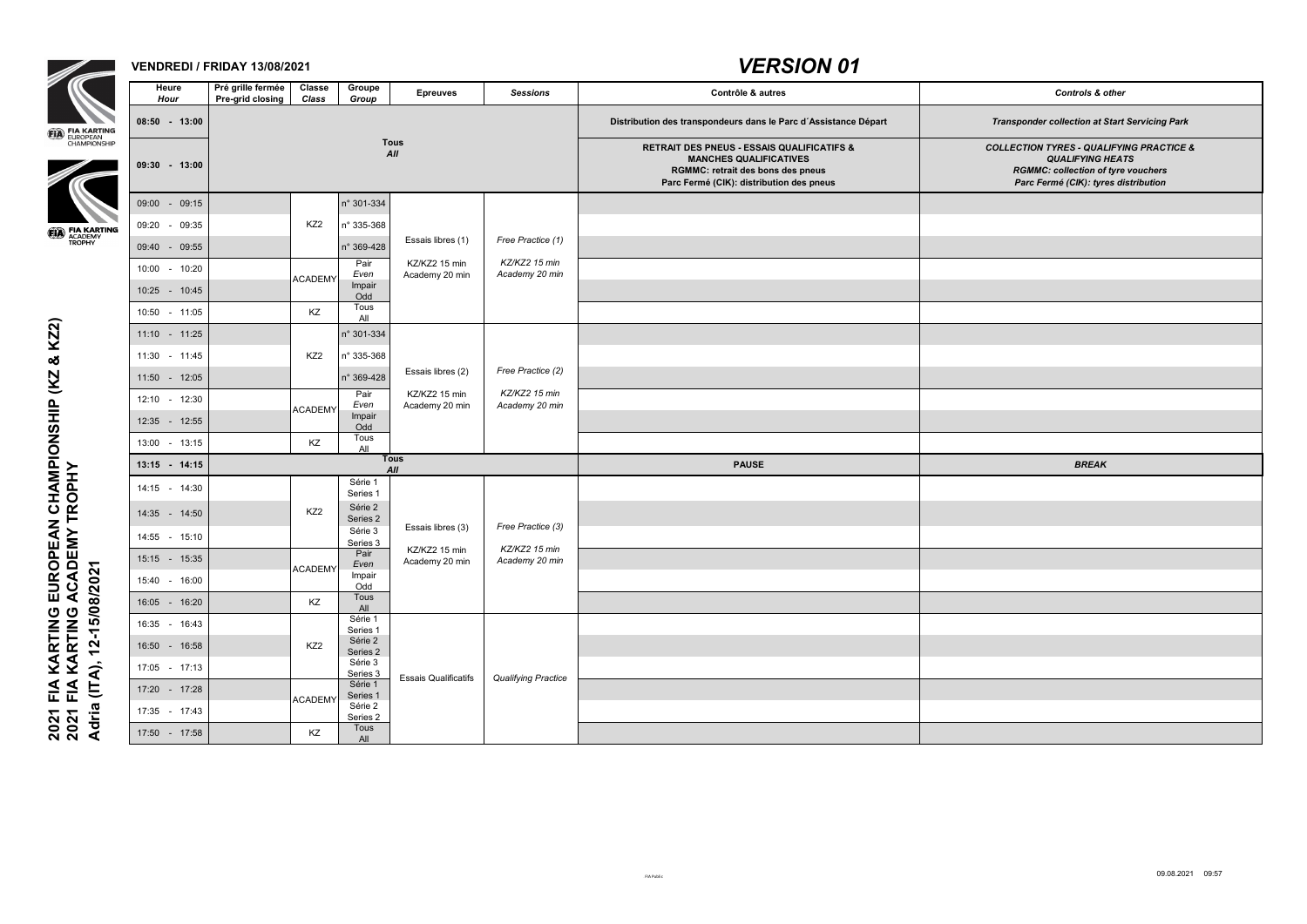

### **SAMEDI /** *SATURDAY* **14/08/2021**



| $\overline{\phantom{a}}$                          | <b>Heure</b><br><b>Hour</b>  | Pré grille fermée<br><b>Pre-grid closing</b> | <b>Classe</b><br><b>Class</b> | <b>Groupe</b><br>Group | <b>Epreuves</b>                                                                         | <b>Sessions</b>                                                                  | Contrôle & autres | <b>Controls &amp; other</b> |
|---------------------------------------------------|------------------------------|----------------------------------------------|-------------------------------|------------------------|-----------------------------------------------------------------------------------------|----------------------------------------------------------------------------------|-------------------|-----------------------------|
|                                                   | 09:00 - 09:10                |                                              |                               | n° 301-334             |                                                                                         |                                                                                  |                   |                             |
| <b>ED FIA KARTING</b><br>EUROPEAN<br>CHAMPIONSHIP | 09:15 - 09:25                |                                              | KZ <sub>2</sub>               | n° 335-368             |                                                                                         |                                                                                  |                   |                             |
|                                                   | 09:30 - 09:40                |                                              |                               | n° 369-428             | Warm-up                                                                                 | Warm-up                                                                          |                   |                             |
|                                                   | 09:45 - 09:55                |                                              | <b>ACADEMY</b>                | Pair<br>Even           | $10 \text{ min}$                                                                        | 10 min                                                                           |                   |                             |
|                                                   | $10:00 - 10:10$              |                                              |                               | Impair<br>Odd          |                                                                                         |                                                                                  |                   |                             |
| <b>ED</b> FIA KARTING<br>TROPHY                   | 10:25<br>$10:15 -$           |                                              | KZ                            | Tous<br>All            |                                                                                         |                                                                                  |                   |                             |
|                                                   | 10:30 - 10:45                | 10:25                                        |                               | $B - D$                |                                                                                         |                                                                                  |                   |                             |
| KZ2)                                              | 10:50 - 11:05                | 10:45                                        | KZ <sub>2</sub>               | $C - F$                |                                                                                         |                                                                                  |                   |                             |
|                                                   | $11:10 - 11:25$              | 11:05                                        |                               | $A - E$                |                                                                                         | <b>Qualifying Heat</b><br>(KZ / KZ2: 12 laps; 15 km)<br>(Academy: 8 laps; 10 km) |                   |                             |
| $\infty$<br>K <sub>2</sub>                        | 11:30 - 11:45                | 11:25                                        |                               | $B-C$                  |                                                                                         |                                                                                  |                   |                             |
|                                                   | 11:50 - 12:05                | 11:45                                        | <b>ACADEMY</b>                | $A-D$                  | <b>Manche Qualificative</b><br>(KZ / KZ2: 12 tours; 15 km)<br>(Academy: 8 tours; 10 km) |                                                                                  |                   |                             |
| ONSHIP                                            | 12:10 - 12:25                | 12:05                                        | KZ                            | Heat 1                 |                                                                                         |                                                                                  |                   |                             |
|                                                   | $12:30 - 12:45$              | 12:25                                        |                               | $B - C$                |                                                                                         |                                                                                  |                   |                             |
|                                                   | 12:50 - 13:05                | 12:45                                        | KZ <sub>2</sub>               | $D - E$                |                                                                                         |                                                                                  |                   |                             |
|                                                   | 13:10 - 13:25                | 13:05                                        |                               | $A - F$                |                                                                                         |                                                                                  |                   |                             |
|                                                   | 13:25 - 14:25                |                                              |                               |                        | <b>Tous</b><br>All                                                                      | <b>PAUSE</b>                                                                     | <b>BREAK</b>      |                             |
| EUROPEAN CHAMPI<br>ACADEMY TROPHY                 | 14:25 - 14:40                | 14:20                                        |                               | $C - E$                |                                                                                         |                                                                                  |                   |                             |
|                                                   | 14:45 - 15:00                | 14:40                                        | KZ <sub>2</sub>               | $B - F$                |                                                                                         |                                                                                  |                   |                             |
| 15/08/2021                                        | 15:05 - 15:20                | 15:00                                        |                               | $A - D$                |                                                                                         |                                                                                  |                   |                             |
| KARTING<br>KARTING                                | 15:25 - 15:40                | 15:20                                        |                               | $B-D$                  |                                                                                         |                                                                                  |                   |                             |
| <b>12-</b>                                        | 15:45 - 16:00                | 15:40                                        | <b>ACADEMY</b>                | $A-C$                  | <b>Manche Qualificative</b><br>(KZ / KZ2: 12 tours; 15 km)<br>(Academy: 8 tours; 10 km) | <b>Qualifying Heat</b><br>(KZ / KZ2: 12 laps; 15 km)<br>(Academy: 8 laps; 10 km) |                   |                             |
|                                                   | 16:05 - 16:20                | 16:00                                        | KZ                            | Heat 2                 |                                                                                         |                                                                                  |                   |                             |
| (ITA),<br>FIA<br>FIA                              | 16:40<br>16:25<br>$\sim$ $-$ | 16:20                                        |                               | $B - E$                |                                                                                         |                                                                                  |                   |                             |
|                                                   | 16:45 - 17:00                | 16:40                                        | KZ <sub>2</sub>               | $D - F$                |                                                                                         |                                                                                  |                   |                             |
| <b>Adria</b><br>2021<br>2021                      | 17:05 - 17:20                | 17:00                                        |                               | $A - C$                |                                                                                         |                                                                                  |                   |                             |

| Contrôle & autres | <b>Controls &amp; other</b> |
|-------------------|-----------------------------|
|                   |                             |
|                   |                             |
|                   |                             |
|                   |                             |
|                   |                             |
|                   |                             |
|                   |                             |
|                   |                             |
|                   |                             |
|                   |                             |
|                   |                             |
|                   |                             |
|                   |                             |
|                   |                             |
|                   |                             |
| <b>PAUSE</b>      | <b>BREAK</b>                |
|                   |                             |
|                   |                             |
|                   |                             |
|                   |                             |
|                   |                             |
|                   |                             |
|                   |                             |
|                   |                             |
|                   |                             |